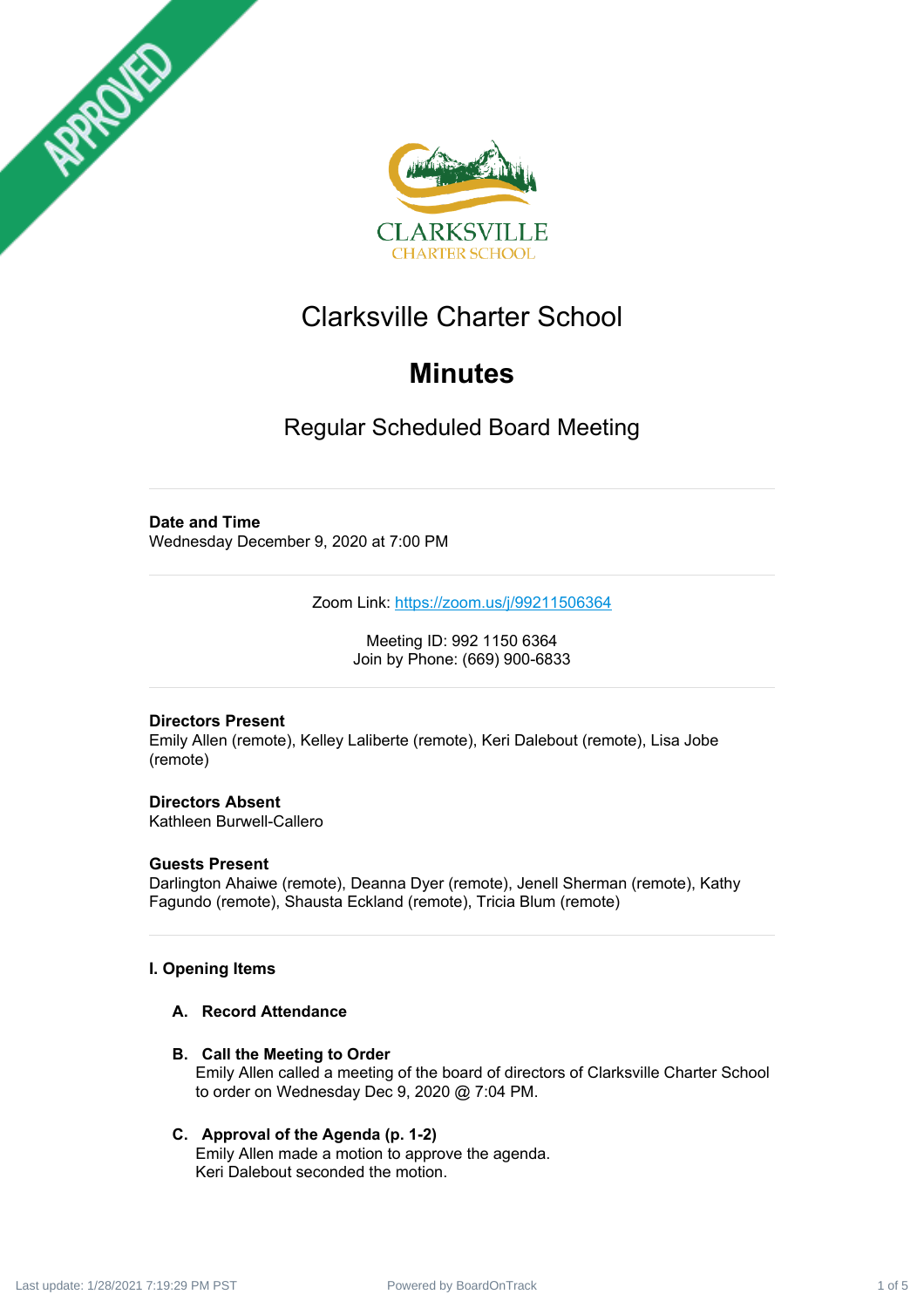The board **VOTED** unanimously to approve the motion. **Roll Call** Kelley Laliberte Aye Keri Dalebout Aye Emily Allen Aye Lisa Jobe Aye Clubed - State School - Board - Regular School - Regular School - Regular Scheduled Board - Regular School - Regular Scheduled Board - Regular Scheduled Board - Regular Scheduled Board - Regular Scheduled Board - Regular

#### **D. Public Comments**

No public comments were made.

# **E. Closed Session**

Emily Allen made a motion to move to closed session at 7:06 PM. Keri Dalebout seconded the motion.

The board **VOTED** unanimously to approve the motion.

**Roll Call** Emily Allen Aye Keri Dalebout Aye Kelley Laliberte **Aye** Kathleen Burwell-Callero Absent Lisa Jobe Aye

#### **F. Announcement of Any Action Taken During Closed Session**

Emily Allen made a motion to return to open session at 8:27 PM and reported that no action was taken during closed session.

Lisa Jobe seconded the motion.

The board **VOTED** unanimously to approve the motion.

**Roll Call**

Kathleen Burwell-Callero Absent

| <b>Emily Allen</b>      | Aye |
|-------------------------|-----|
| Lisa Jobe               | Aye |
| Keri Dalebout           | Aye |
| <b>Kelley Laliberte</b> | Aye |

#### **G. Executive Director's Report (p. 3-16)**

Jenell Sherman presented the Executive Director's report.

#### **H. Multi-Cultural Diversity Inclusion Perspectives Update (p. 17-25)**

Deanna Dyer presented the Multi-Cultural Diversity Inclusion Perspectives update.

#### **I. Approve Minutes (p. 26-31)**

Emily Allen made a motion to approve the minutes from Regular Scheduled Board Meeting on 10-29-20. Keri Dalebout seconded the motion.

The board **VOTED** unanimously to approve the motion.

**Roll Call**

| Kelley Laliberte                | Aye |
|---------------------------------|-----|
| Emily Allen                     | Aye |
| Keri Dalebout                   | Aye |
| Lisa Jobe                       | Aye |
| Kathleen Burwell-Callero Absent |     |

#### **J. Approve Minutes (p. 32-36)**

Emily Allen made a motion to approve the minutes from Special Board Meeting on 12-03-20. Lisa Jobe seconded the motion.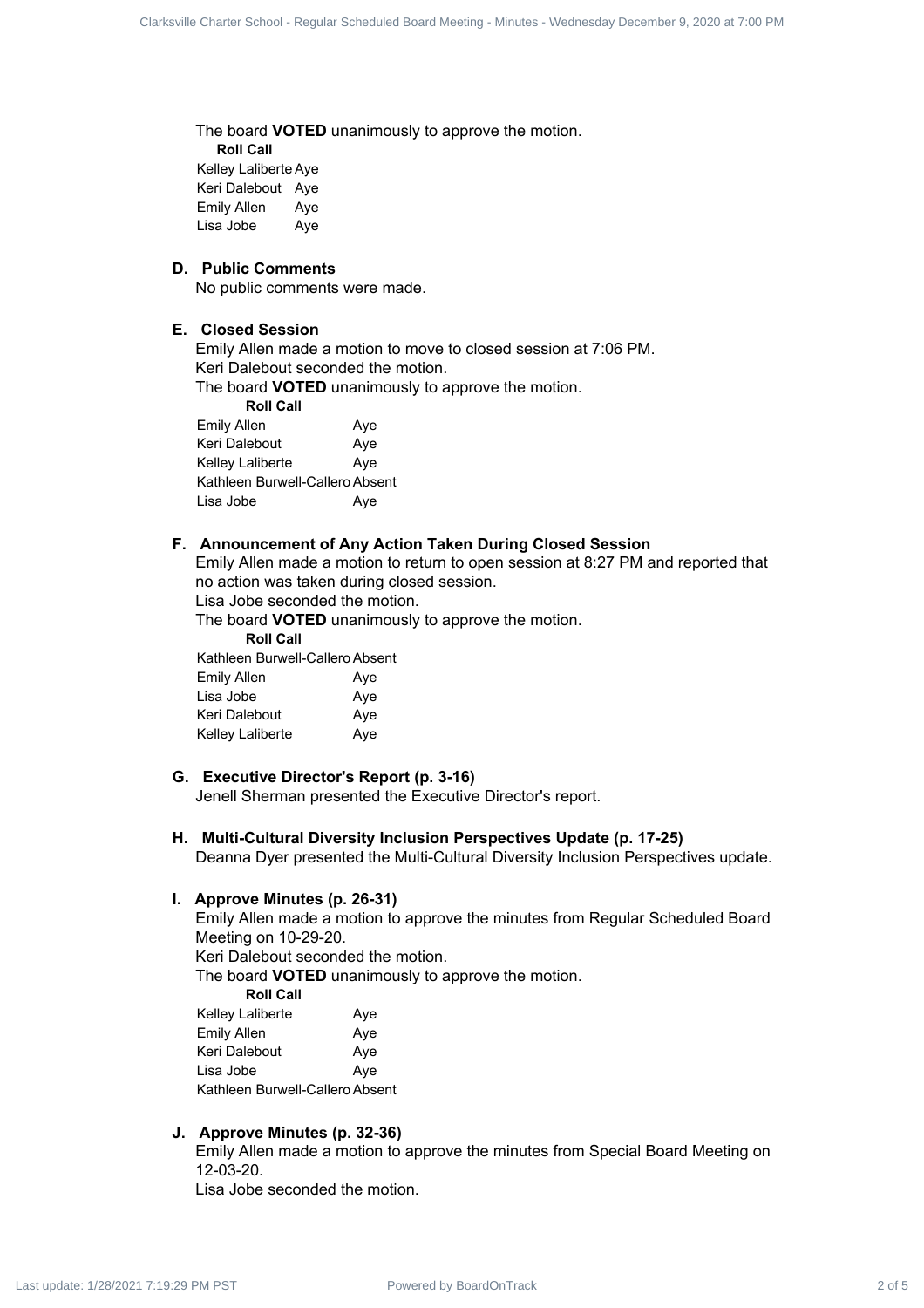The board **VOTED** unanimously to approve the motion. **Roll Call** Kathleen Burwell-Callero Absent Kelley Laliberte Aye Keri Dalebout Aye Lisa Jobe **Aye** Emily Allen Aye

#### **II. Finance**

#### **A. October Financials & First Interim Report (p. 37-80)**

Emily Allen made a motion to approve the October Financials & First Interim Report.

Keri Dalebout seconded the motion.

The board **VOTED** unanimously to approve the motion.

**Roll Call**

| Keri Dalebout                   | Aye |
|---------------------------------|-----|
| Kelley Laliberte                | Aye |
| Lisa Jobe                       | Aye |
| Emily Allen                     | Aye |
| Kathleen Burwell-Callero Absent |     |

#### **B. Budget Overview for Parents (p. 81-84)**

Emily Allen made a motion to approve the Budget Overview for Parents. Lisa Jobe seconded the motion.

The board **VOTED** unanimously to approve the motion.

**Roll Call**

| Lisa Jobe                       | Aye |
|---------------------------------|-----|
| Kathleen Burwell-Callero Absent |     |
| Kelley Laliberte                | Aye |
| Keri Dalebout                   | Aye |
| <b>Emily Allen</b>              | Aye |

# **C. Finance Training Workshop - Part 2 (p. 85-97)**

This item was tabled due to time.

#### **D. Charter School Capital Presentation (p. 98-114)**

Shausta Eckland and Tricia Blum presented an overview of Charter School Capital.

#### **E. Shared Staffing Memorandum of Understanding for High School (p. 115- 129)**

Emily Allen made a motion to approve the Shared Staffing Memorandum of Understanding for High School. Keri Dalebout seconded the motion. The board **VOTED** unanimously to approve the motion. **Roll Call** Keri Dalebout Aye Emily Allen Aye Lisa Jobe **Aye** Kelley Laliberte **Aye** Clubed: Clause State Regular School 2 of 5 Clarksville Charter School - Regular Scheduled Board Charter School - Regular Scheduled Board Meeting - Minutes - Wednesday December 9, 2020<br>
2. Supply 2. Supply 2. Supply 2. Sup

Kathleen Burwell-Callero Absent

#### **III. Operations**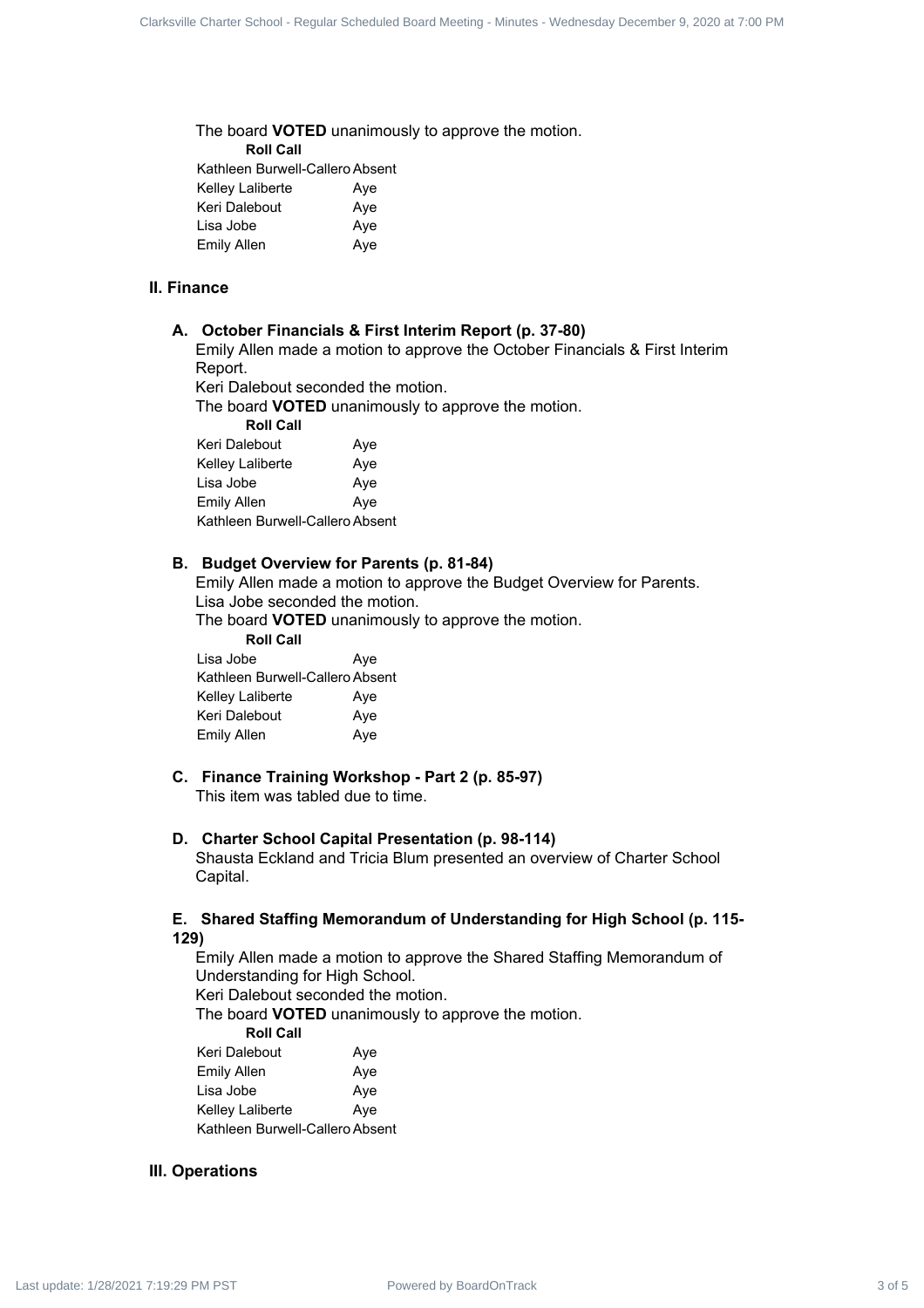#### **A. Comprehensive Safety Plan (p. 130 - 241)**

Emily Allen made a motion to approve the Comprehensive Safety Plan. Lisa Jobe seconded the motion.

The board **VOTED** unanimously to approve the motion. **Roll Call**

Kathleen Burwell-Callero Absent

| Emily Allen      | Aye |
|------------------|-----|
| Kelley Laliberte | Aye |
| Keri Dalebout    | Aye |
| Lisa Jobe        | Aye |

#### **B. Employee Handbook (p. 242-316)**

Emily Allen made a motion to approve the Employee Handbook. Lisa Jobe seconded the motion.

The board **VOTED** unanimously to approve the motion.

**Roll Call** Emily Allen Aye Keri Dalebout

| Keri Dalebout                   | Ave |
|---------------------------------|-----|
| Kathleen Burwell-Callero Absent |     |
| Lisa Jobe                       | Aye |
| Kelley Laliberte                | Aye |

#### **IV. Closing Items**

**A. Board of Director's Comments & Requests** No comments or requests from the board.

**B. Announcement of Next Regular Scheduled Board Meeting** January 28, 2021 at 7:00 PM

#### **C. Adjourn Meeting**

Emily Allen made a motion to adjourn the meeting at 10:02pm. Keri Dalebout seconded the motion. The board **VOTED** unanimously to approve the motion. **Roll Call** Emily Allen Aye Kelley Laliberte **Aye** Keri Dalebout Aye Lisa Jobe **Aye** Kathleen Burwell-Callero Absent There being no further business to be transacted, and upon motion duly made, seconded and approved, the meeting was adjourned at 10:02 PM. Club-1: Since Board Hegale Bobard 1 of 11 241<br>
A. Componentive Birley Plan (1, 113 - 341)<br>
English Alemannes a model of supplyer the Corporation Board Corporation<br>
The Louis Walem Hegale Charter School - Regular School -

Respectfully Submitted, Emily Allen

Prepared by: Kathy Fagundo

Noted by:

[Kathleen Burwell-Callero \(Feb 8, 2021 14:36 PST\)](https://na2.documents.adobe.com/verifier?tx=CBJCHBCAABAABGnA7drEamw1v5KoRsLNdU5j2Q3GknN1)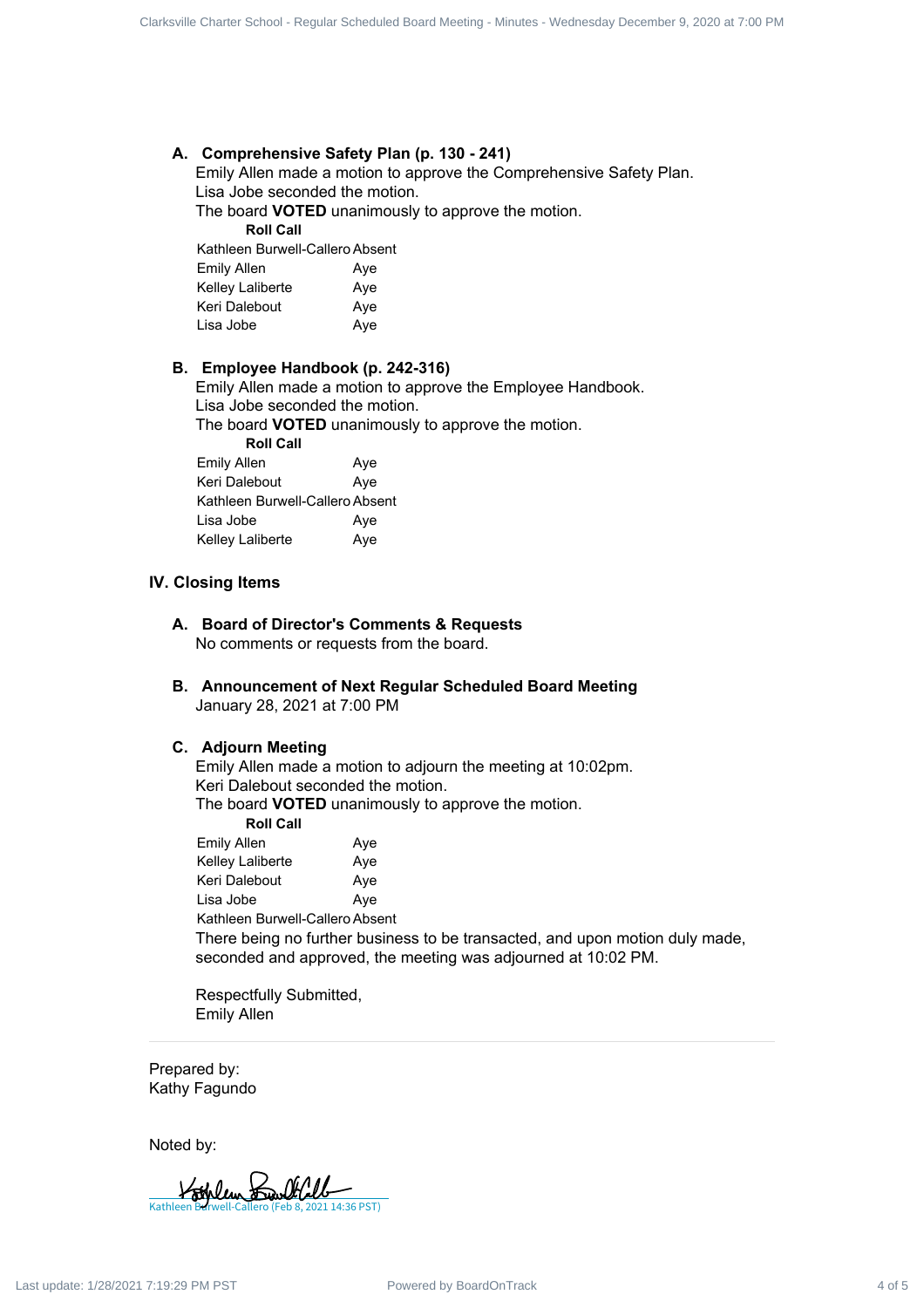Board Secretary

Public Comment Rules: Members of the public may address the Board on agenda or non-agenda items through the teleconference platform, Zoom. Zoom does not require the members of the public to have an account or login. Please either utilize the chat option to communicate to the administrative team of your desire to address the Board or simply communicate orally your desire to address the Board when the Board asks for public comments. Speakers may be called in the order requests are received. Comments are limited to 2 minutes each, with no more than 15 minutes per single topic. If a member of the public utilizes a translator to address the Board, those individuals are allotted 4 minutes each. If the Board utilizes simultaneous translation equipment in a manner that allows the Board to hear the translated public testimony simultaneously, those individuals are allotted 2 minutes each. By law, the Board is allowed to take action only on items on the agenda. The Board may, at its discretion, refer a matter to school staff or calendar the issue for future discussion. Ontario Giornel Board Franks 5 of 5 Clarksville Charter School - Regular Scheduled Board Charter School - Regular Schedule December 9, 2020 at 7:00 PM December 9, 2020 at 7:00 PM December 9, 2020 at 7:00 PM December 9, 202

Note: The Governing Board encourages those with disabilities to participate fully in the public meeting process. If you need a disability-related modification or accommodation, including auxiliary aids or services, to participate in the public meeting, please contact the Governing Board Office at 951-290-3013 at least 48 hours before the scheduled board meeting so every reasonable effort can be made to accommodate you. (Government Code § 54954.2; Americans with Disabilities Act of 1990, § 202 (42 U.S.C. § 12132)).